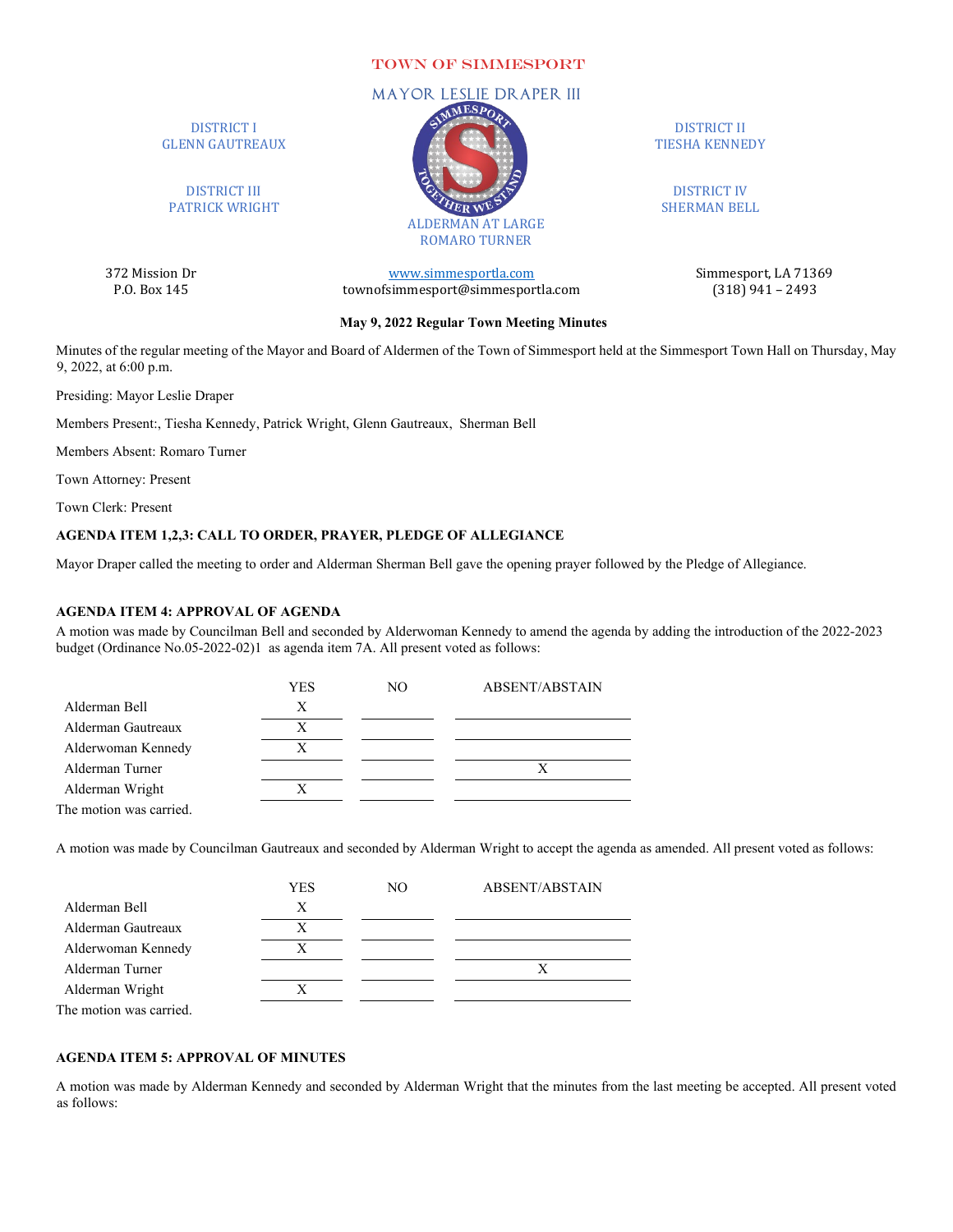|                         | YES | NO | ABSENT/ABSTAIN |
|-------------------------|-----|----|----------------|
| Alderman Bell           | X   |    |                |
| Alderman Gautreaux      | X   |    |                |
| Alderwoman Kennedy      |     |    |                |
| Alderman Turner         |     |    |                |
| Alderman Wright         |     |    |                |
| The motion was carried. |     |    |                |

### **AGENDA ITEM 6: PAYMENT OF BILLS**

A motion was made by Councilman Kennedy and seconded by Alderman Gautreaux to pay the bills. All present voted as follows:

|                         | YES | NO. | ABSENT/ABSTAIN |
|-------------------------|-----|-----|----------------|
| Alderman Bell           | X   |     |                |
| Alderman Gautreaux      | X   |     |                |
| Alderwoman Kennedy      |     |     |                |
| Alderman Turner         |     |     |                |
| Alderman Wright         |     |     |                |
| The motion was carried. |     |     |                |

## **AGENDA ITEM 7: INTRODUCTION OF THE CROSS-CONNECTION ORDINANCE**

A motion was made by Alderman Gautreaux and seconded by Alderman Wright that the Cross-Connection Ordinance (No. 05-2022-01) be introduced and a public hearing be held on June 13, 2022 at 5:30 PM. All Present voted as follows

|                         | YES | NO. | ABSENT/ABSTAIN |
|-------------------------|-----|-----|----------------|
| Alderman Bell           | X   |     |                |
| Alderman Gautreaux      | Х   |     |                |
| Alderwoman Kennedy      |     |     |                |
| Alderman Turner         |     |     |                |
| Alderman Wright         |     |     |                |
| The motion was carried. |     |     |                |

#### **AGENDA ITEM 7A: INTRODUCTION OF THE 2022-2023 BUDGET**

A motion was made by Alderman Bell and seconded by Alderman Wright that the 2022-2003 Budget Ordinance (No. 05-2022-02) be introduced and a public hearing be held on June 13, 2022 at 5:45 PM. All Present voted as follows

|                         | YES | NO. | <b>ABSENT/ABSTAIN</b> |
|-------------------------|-----|-----|-----------------------|
| Alderman Bell           | X   |     |                       |
| Alderman Gautreaux      | Х   |     |                       |
| Alderwoman Kennedy      |     |     |                       |
| Alderman Turner         |     |     |                       |
| Alderman Wright         |     |     |                       |
| The motion was carried. |     |     |                       |

## **AGENDA ITEM 8: UPDATE ON TREE DISPOSAL SITE ON TIBBS ST.**

Mr. Carter informed the council that most of the material had been taken away using a roll-off dumpster. Mr. Carter said tat as soon as all of the debris are hauled away, the Town of Simmesport can apply to DEQ for a permit to burn wood. Until that time, the Town will continue to have to haul off debris to the parish landfill.

## **AGENDA ITEM 9: DEPARTMENT REPORTS**

**A. TOWN ENGINEER- Not present**